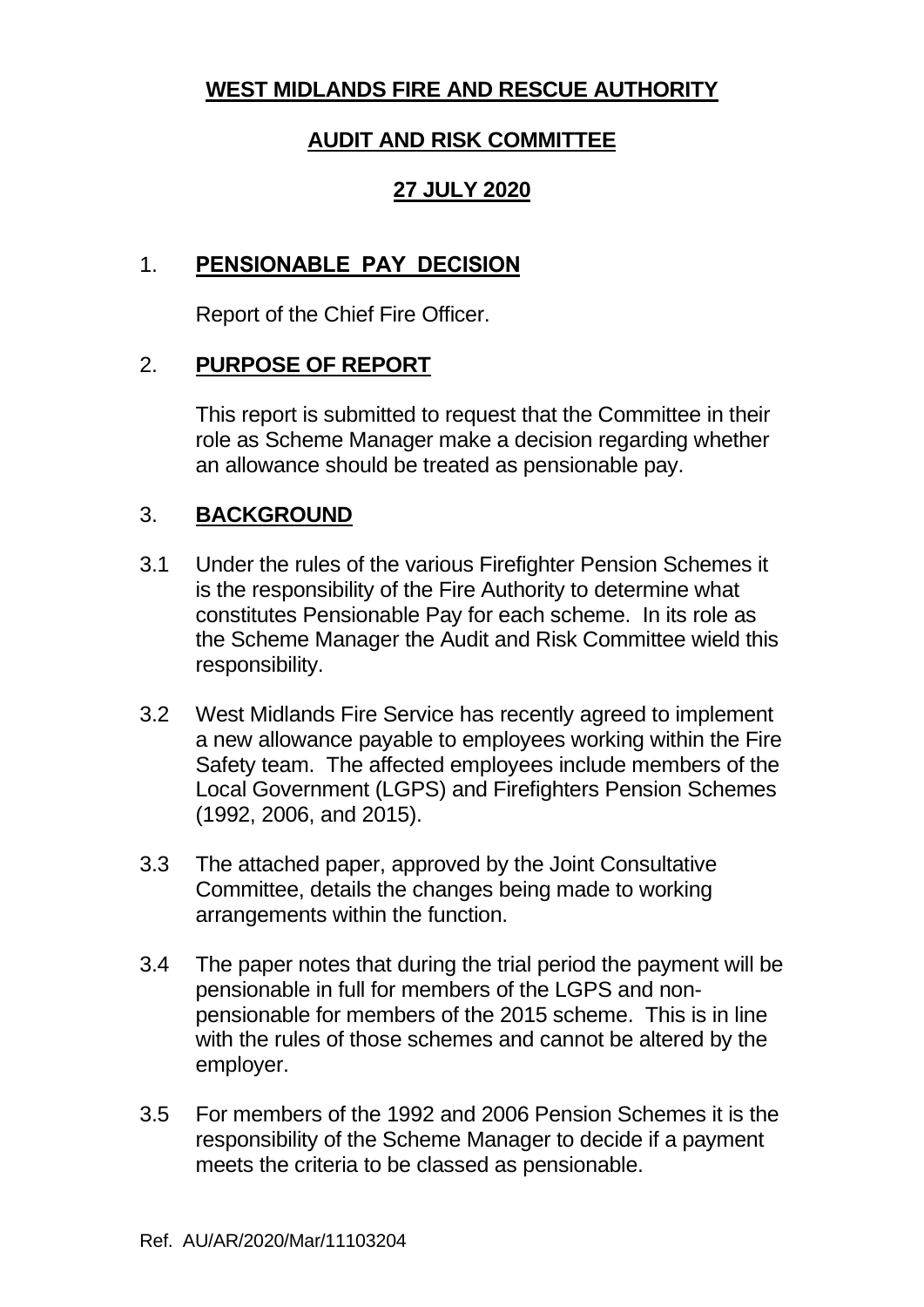3.6 Whilst a pensionable payment is being made on a Temporary basis in the 1992 and 2006 schemes the Scheme Manager can agree that the payment is treated under the Additional Pension Benefit rules.

### 4. **DEFINITION OF PENSIONABLE PAY**

- 4.1 Pensionable pay for all schemes is defined as being the pay determined in relation to the performance of the duties of the role.
- 4.2 When considering the issue of Pensionable Pay the Scheme Manager should be especially mindful of the Blackbourne Principles as outlined within the Firefighters Pension Scheme Advisory Board factsheet. (Appendix 1).

### 5. **DECISIONS REQUIRED**

- 5.1 The Committee is asked to decide whether the payment meets the definition of Pensionable Pay above.
- 5.2 The Committee are further asked to decide whether If the payment is classed as Pensionable Pay it should it be treated under the Additional Pension Benefit rules for members of the 1992 and 2006 Firefighters' Pension Schemes, whilst being paid on a temporary basis.

### 6. **EQUALITY IMPACT ASSESSMENT**

In preparing this report an initial Equality Impact Assessment is not required and has not been carried out.

### 7. **LEGAL IMPLICATIONS**

The decision of the Scheme Manager in this case may be challenged by an employee in receipt of the allowance. The challenge would be made through the Firefighters' Pension Scheme Internal Dispute Resolution Procedure. If this process does not resolve the matter the issue can be taken to The Pension Regulator and finally to the Supreme Court.